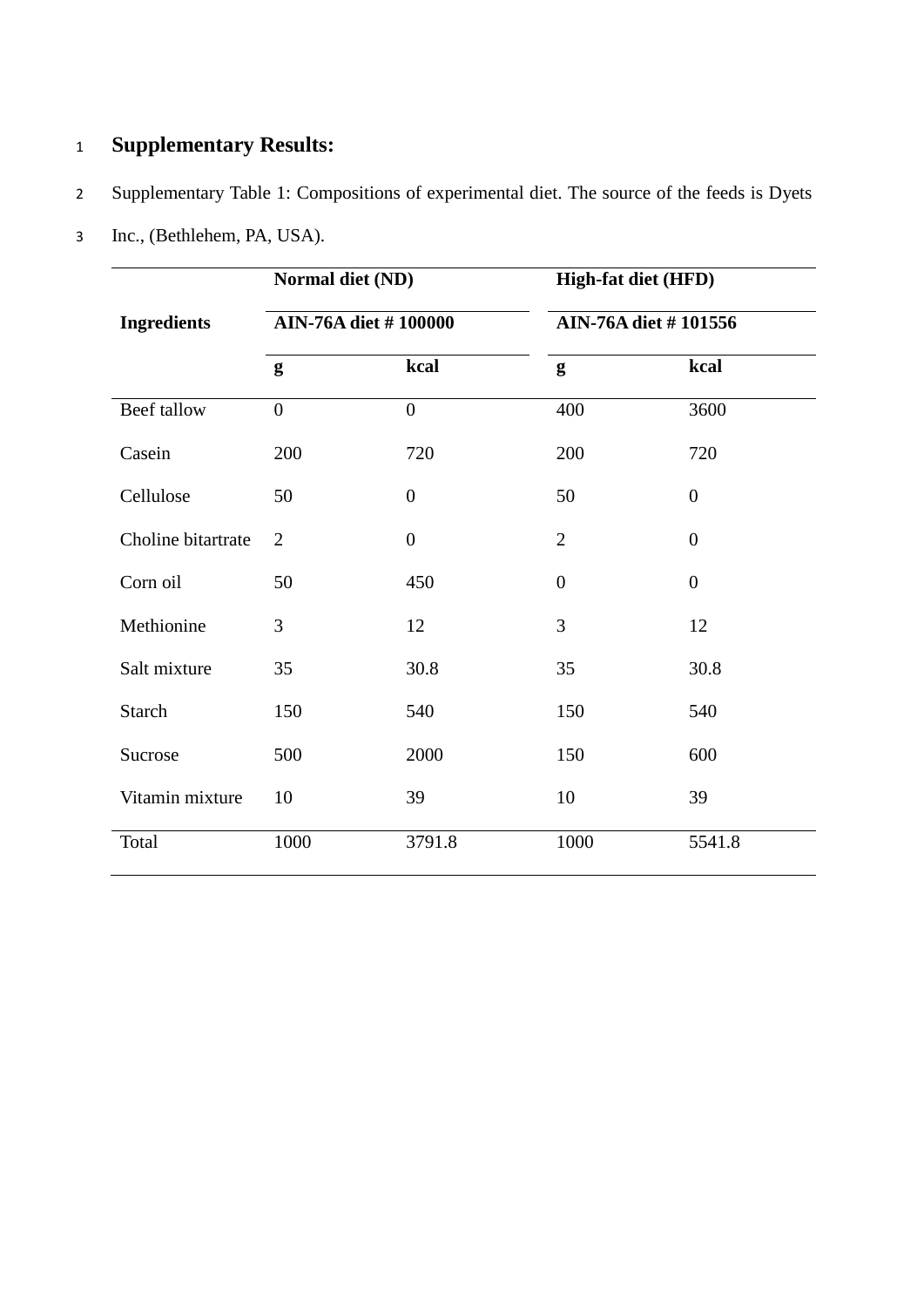## 4 Supplementary Table 2: Base sequences of adipogenic and lipogenic primers.

| <b>Gene Targets</b> | Forward Primer $(5' – 3')$   | Reverse Primer $(5' – 3')$       | Product Size (bp) /<br><b>Reference</b> |                   |  |
|---------------------|------------------------------|----------------------------------|-----------------------------------------|-------------------|--|
|                     |                              |                                  | <b>Accession No.</b>                    |                   |  |
| PPAR- $\gamma_1$    | CGGTTTCAGAAGTGCCTTGC         | <b>CCGCCAACAGCTTCTCCTT</b>       | 90                                      | $[1]$             |  |
| $C/EBP-\alpha$      | GAGCCGAGATAAAGCCAAACA        | CGGTCATTGTCACTGGTCAACT           | 74                                      | $[2]$             |  |
| $C/EBP-\beta$       | AAGCTGAGCGACGAGTACAAGA       | <b>GTCAGCTCCAGCACCTTGTG</b>      | NM_009883                               | $[3]$             |  |
| $C/EBP-\gamma$      | <b>TCCACGACTCCTGCCATGTA</b>  | <b>GCGGCCATGGAGTCAATG</b>        | 70                                      | $[4]$             |  |
| FAS                 | GGCTCAGCATGGTCGCTT           | <b>CTCCCGCCAGCTGTCATT</b>        | 232                                     | $\lceil 5 \rceil$ |  |
| <b>LPL</b>          | GATTTCTCTGTACGGCACAGTGG      | <b>TTTGTGGAAACCTCGGGC</b>        | 68                                      | [6]               |  |
| GLUT4               | <b>TTGGTACCTACGCTTTGCAGC</b> | CGGTTAGAGCGCATCAGTCTC            | 68                                      | [6]               |  |
| SREBP-1C            | <b>GTAGCGTCTGCACGCCCTA</b>   | CTTGGTTGTTGATGAGCTGGAG           | 89                                      | $\left[5\right]$  |  |
| ACC <sub>1</sub>    | GGATGGTTTGGCCTTTCACA         | <b>TTTTCTTTCTGTCTCGACCTTGTTT</b> | 76                                      | [6]               |  |
| $\beta$ -actin      | TGACAGGATGCAGAAGGAGAT        | <b>CTCCTGCTTGCTGATCCACAT</b>     |                                         |                   |  |

5 PPAR-γ, peroxisome proliferator-activated receptor-γ; C/EBP-α, CCAAT/enhancer binding protein-α; C/EBP-β, CCAAT/enhancer binding 6 protein-β; C/EBP-γ, CCAAT/enhancer binding protein-γ; FAS, fatty acid synthase; LPL, lipoprotein lipase; GLUT4, glucose transporter 4;

7 SREBP-1C, sterol regulatory element-binding protein-1C; ACC1, acetyl-CoA carboxylase